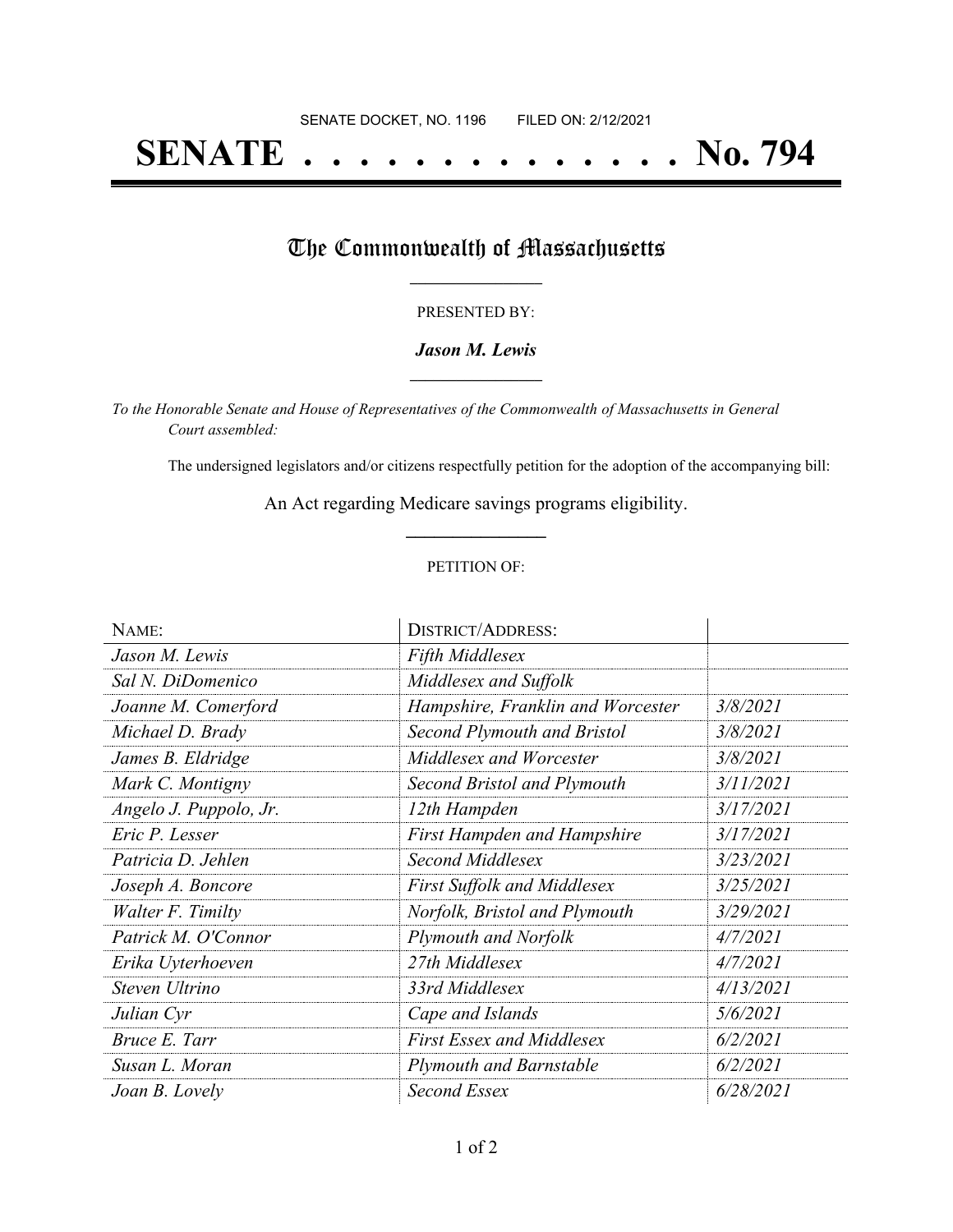| Brendan P. Crighton | Third Essex          | 7/15/2021        |
|---------------------|----------------------|------------------|
| Nick Collins        | <b>First Suffolk</b> | <i>7/23/2021</i> |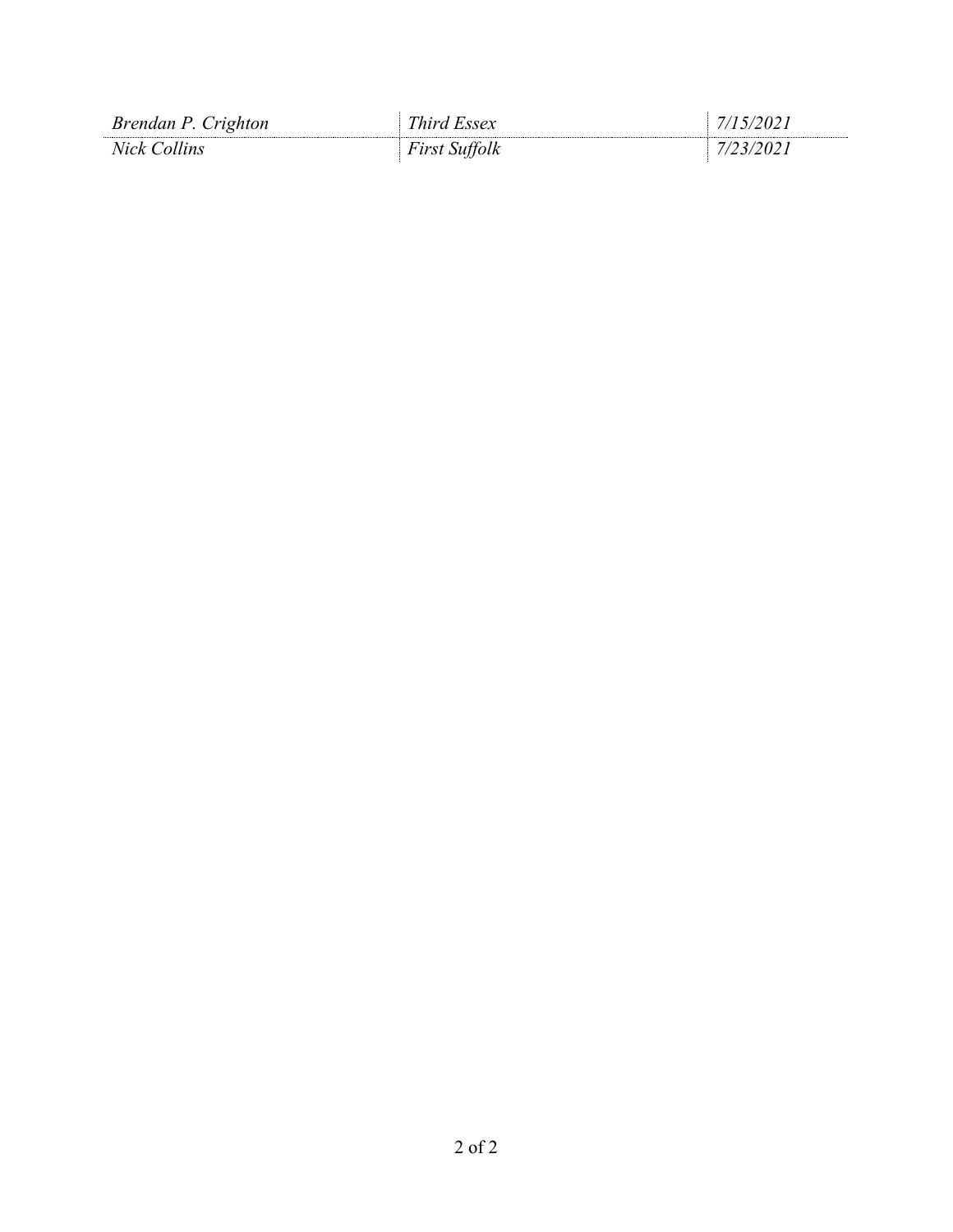# SENATE DOCKET, NO. 1196 FILED ON: 2/12/2021

# **SENATE . . . . . . . . . . . . . . No. 794**

By Mr. Lewis, a petition (accompanied by bill, Senate, No. 794) of Jason M. Lewis, Sal N. DiDomenico, Joanne M. Comerford, Michael D. Brady and other members of the General Court for legislation relative to Medicare savings programs eligibility. Health Care Financing.

### [SIMILAR MATTER FILED IN PREVIOUS SESSION SEE SENATE, NO. *699* OF 2019-2020.]

### The Commonwealth of Massachusetts

**In the One Hundred and Ninety-Second General Court (2021-2022) \_\_\_\_\_\_\_\_\_\_\_\_\_\_\_**

**\_\_\_\_\_\_\_\_\_\_\_\_\_\_\_**

An Act regarding Medicare savings programs eligibility.

Be it enacted by the Senate and House of Representatives in General Court assembled, and by the authority *of the same, as follows:*

1 Section 25A of Chapter 118E of the General Laws is hereby amended by replacing

2 Section 25A with the following section:-

 SECTION 25A. The division shall disregard income in an amount equivalent to sixty- five percent of the federal poverty level, as adjusted annually, in determining eligibility for the Qualified Medicare Beneficiary, Specified Low-Income Medicare Beneficiary and Qualified Individual programs, described in 42 U.S.C. §1396(a)(10)(E) and also known as the Medicare Savings or Medicare Buy-In Programs in accordance with the following schedule or such earlier date as the division determines to be feasible: In the year in which the state plan amendment is approved, the division shall disregard income in an amount equivalent to forty-five percent